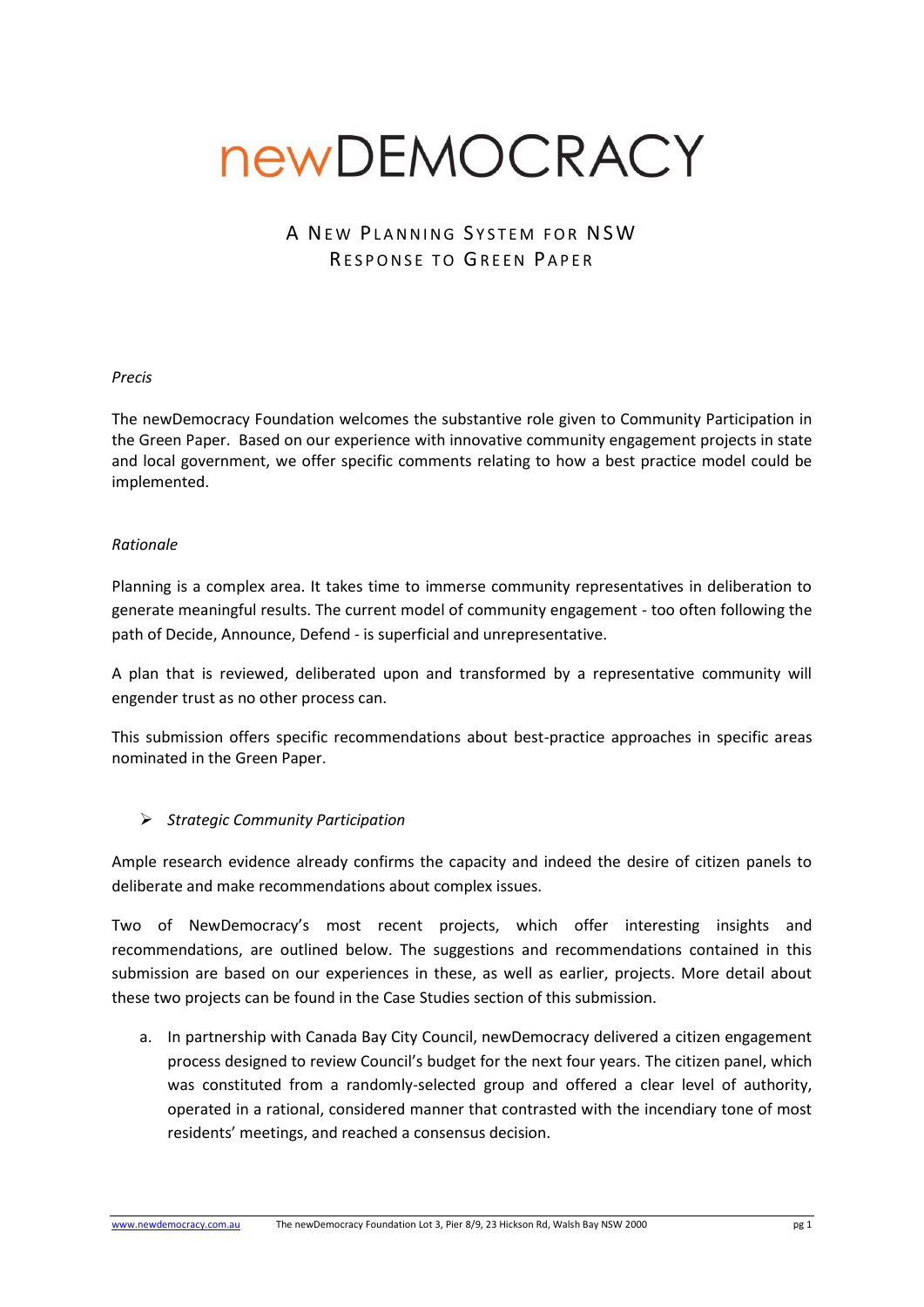b. In partnership with the State Government's Public Accounts Committee, newDemocracy facilitated two randomly-selected citizen panels (one metropolitan, one regional) to review future energy generation options. More than 50 citizens invested over 40 hours of their time, over five Saturdays across three months, and reached a unanimous decision.

## *Transparency in Decision Making*

Transparency is one of the Green Paper's key aims, and is an integral element in building public trust in the process.

We trust jury selection. We trust lottery results. We have less trust in interest groups and, unfortunately, in existing government structures. The proposed Charter aims to build on structures we trust today.

For this reason, the new Act will require **up-front** community consultation from the initial stages of strategic plan preparation, to ensure that community issues are identified *before* the delivery of draft plans. Citizens will not trust anything which looks like a *fait accompli* document.

The emphasis on transparency also highlights the importance of avoiding a self-selection model, which can be flooded with participants representing a single point of view (either pro- or antidevelopment). Such a process is not just meaningless, but also counter-productive.

Random selection is a technique that ensures transparency. A randomly-selected group cannot credibly be accused of being biased or stacked by residents' action groups or "developers' mates". It also demonstrates a commitment to going beyond the type of tick-the-box exercise that discourages the community from participating in the current LEP consultation system, which it views as having largely pre-determined outcomes.

## *Public Participation Charter*

The New Planning System aims to deliver stability and confidence. To ensure this is the case, we suggest that the process framed by the Public Participation Charter must be designed to avoid predictable potential pitfalls, such as manipulation by activists or Government.

To this end, we suggest that the central elements for this Charter should cover the following.

- a. That panel participants be randomly selected rather than self selected, to avoid the otherwise very high likelihood of a process being skewed by interest groups.
- b. All parties have a right to submit their view and request to appear before this randomly selected panel.
- c. The jury style selection should be conducted by an agency outside of local government, whether this is a Foundation, a University, the NSW Electoral Commission or the Sheriff's Office.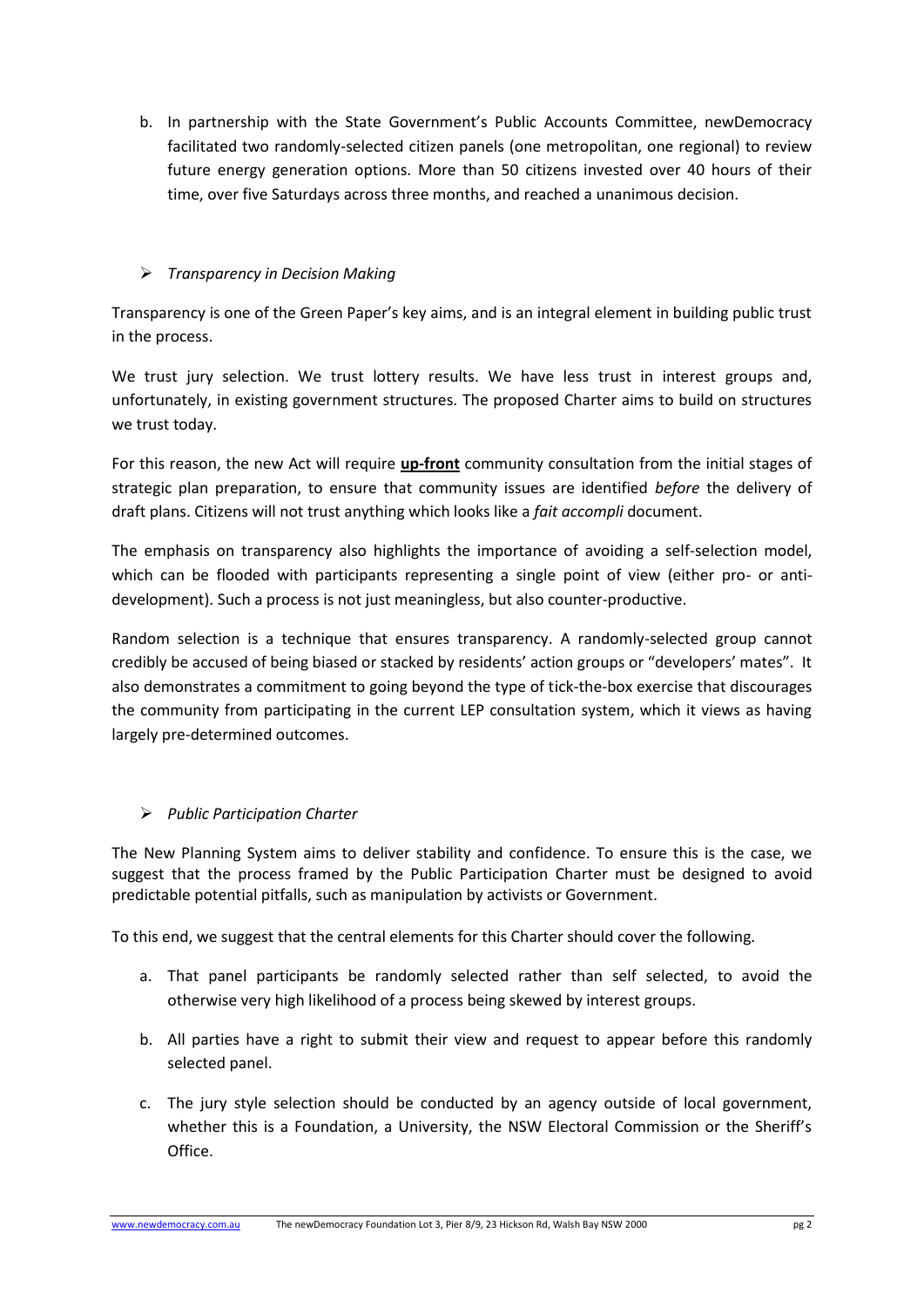- d. The panel receive a reasonable per diem payment for their time.
- e. The community be given a pre-agreed level of authority for its participation, in order to encourage those without a direct interest to give up a substantial amount of their time.
- f. The panel has the right to determine the length of time it needs to complete its plan, with a mandated minimum time of at least six meetings across a four-month period, and a potential maximum of nine months.
- g. The panel has access to information and expertise within an agreed budget and be allowed to hear from a diverse array of planning experts, not just a narrow selection of an agency's choosing.

## *Information Technology & e-Planning*

Technology can be used to give thousands of people in the community the opportunity to have their say and connect with the random sample undertaking in-depth deliberations.

However, when evaluating online engagement, it is a mistake to focus on quantity rather than quality, taking the number of hits as the key indicator of whether the community has been engaged. The *quality* of the input and the deliberation is far more important.

For this reason, technology should be seen as a way of adding to the quality of the deliberation. Particularly with planning decisions, it can illustrate planning concepts using Google Maps-style applications to explain zones, height, density and the overlay of community benefits delivered through Section 94 development contributions.

Technology can also help to amplify and scale a deliberative process. However, from our research, technology cannot replace the need to meet in person. The key challenge with any online tool is that the learning and engaging experience risks being compromised by the loudest voice in the virtual room.

A twin approach to technology will help ensure its effective use:

- a. Impassioned activist supporters could be encouraged to make their case in writing, using location photos and (if they choose) video for sharing on a discussion forum website. Activist individuals and interest groups do not necessarily represent the views of the wider community, but their local knowledge and experience is valuable. These activists bring value to the process as content creators for the randomlyselected panel, rather than as decision makers on the community's behalf.
- b. A broad cross-section of the community can be invited to engage in an online forum at a number of key points through the panel's deliberations, reviewing council documents and community submissions and offering their insights, while understanding the panel will also review the insights. Central to the effectiveness of this online forum would be the ability to create separate discussion group of between 40 and 50 people, rotating participants to ensure these groups are not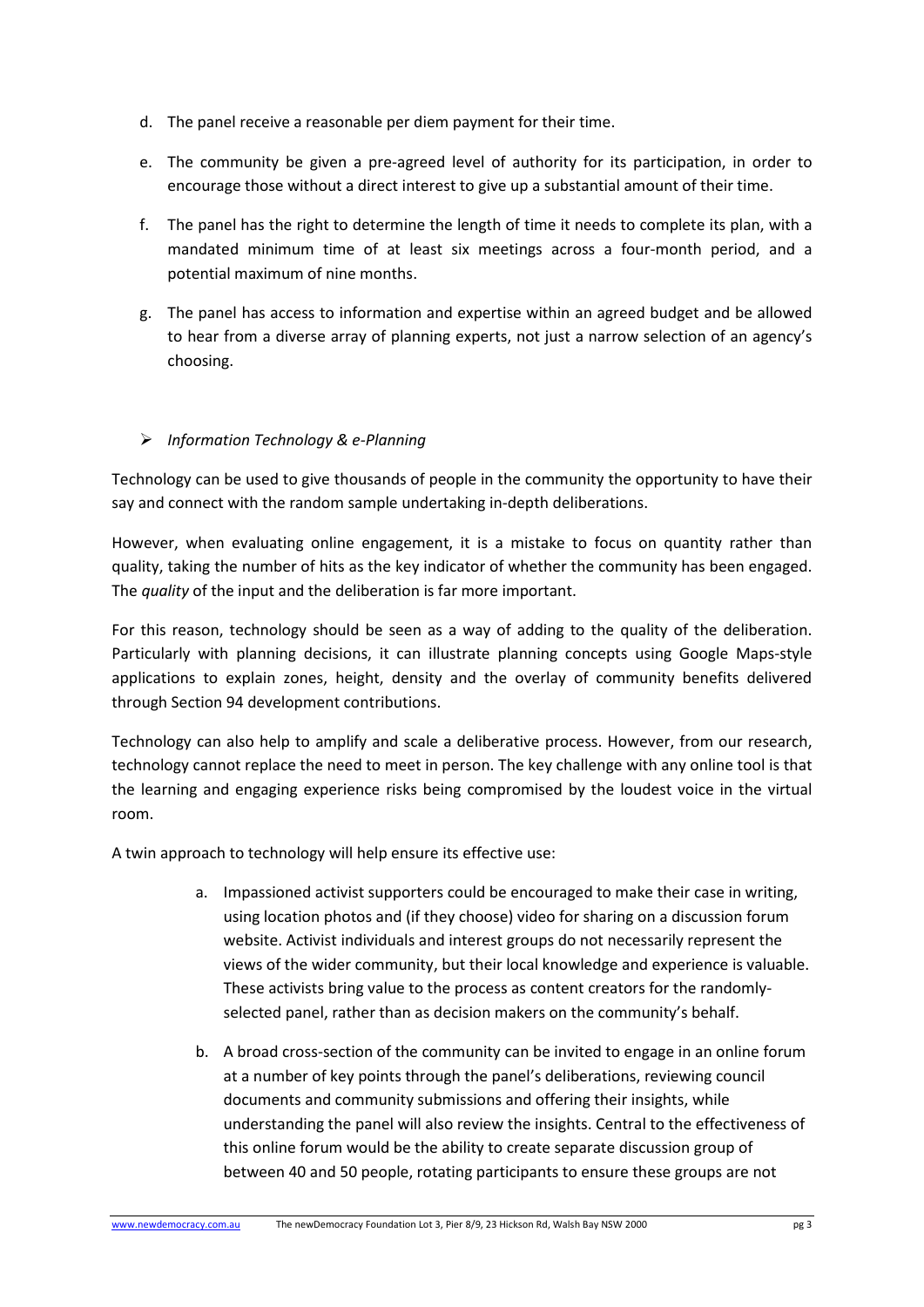dominated by a handful of activist participants. This approach can be expanded exponentially if necessary.

### *What Constitutes a Decision?*

In order to shift the public mindset from adversarial, either/or contests (Council vs residents, or developers vs NIMBYs) and to convey a message of broad-based support for the recommendations made, newDemocracy suggests that wherever a vote is required as part of a panel's final decision, an 80% supermajority should be required. In practice, citizens' panels tend to reach consensus (or group consent) positions with minority voices explicitly included in any report. It is rare for a vote to be required.

### *Case studies – recent experiences*

a. Canada Bay Council

In August 2012 newDemocracy undertook an engagement process for the City of Canada Bay. Invitations were sent to 1577 addresses in the local government area, inviting participants to take part in a process that would set the range and level of Council services, and decide how these services should be funded.

The response rate of around 10% offered a pool of potential participants large enough to allow for targeted random selection, choosing a group that offered an approximate match to the area's Census profile in terms of age bracket, gender and ratepayer/ tenancy status.

Thirty-one people attended the first meeting, of whom 29 were still involved at the end of the process, three months later. The panellists, representing the views of the whole community, evaluated very detailed information and considered some difficult trade-offs. The panel reached a pragmatic consensus that reflected the actual financial position of the Council. Their set of resolutions was quite different to, and arguably more considered than, results from previous methods of community engagement.

Panellists each received an allowance of \$400 (paid upon completion and full attendance).

b. NSW Public Accounts Committee

newDemocracy is close to completing a similar jury-style process for the Public Accounts Committee of the NSW Parliament, which has already achieved consensus recommendations in the highly complex, emotive and advocate-riven area of energy policy.

We convened 26 participants each in Tamworth (drawn from a 100km catchment radius) and the Sydney metropolitan area. Participants were not paid for their time, and were initially asked to attend four meetings. Both groups ultimately decided to devote more time to the process, and both groups delivered unanimous recommendations.